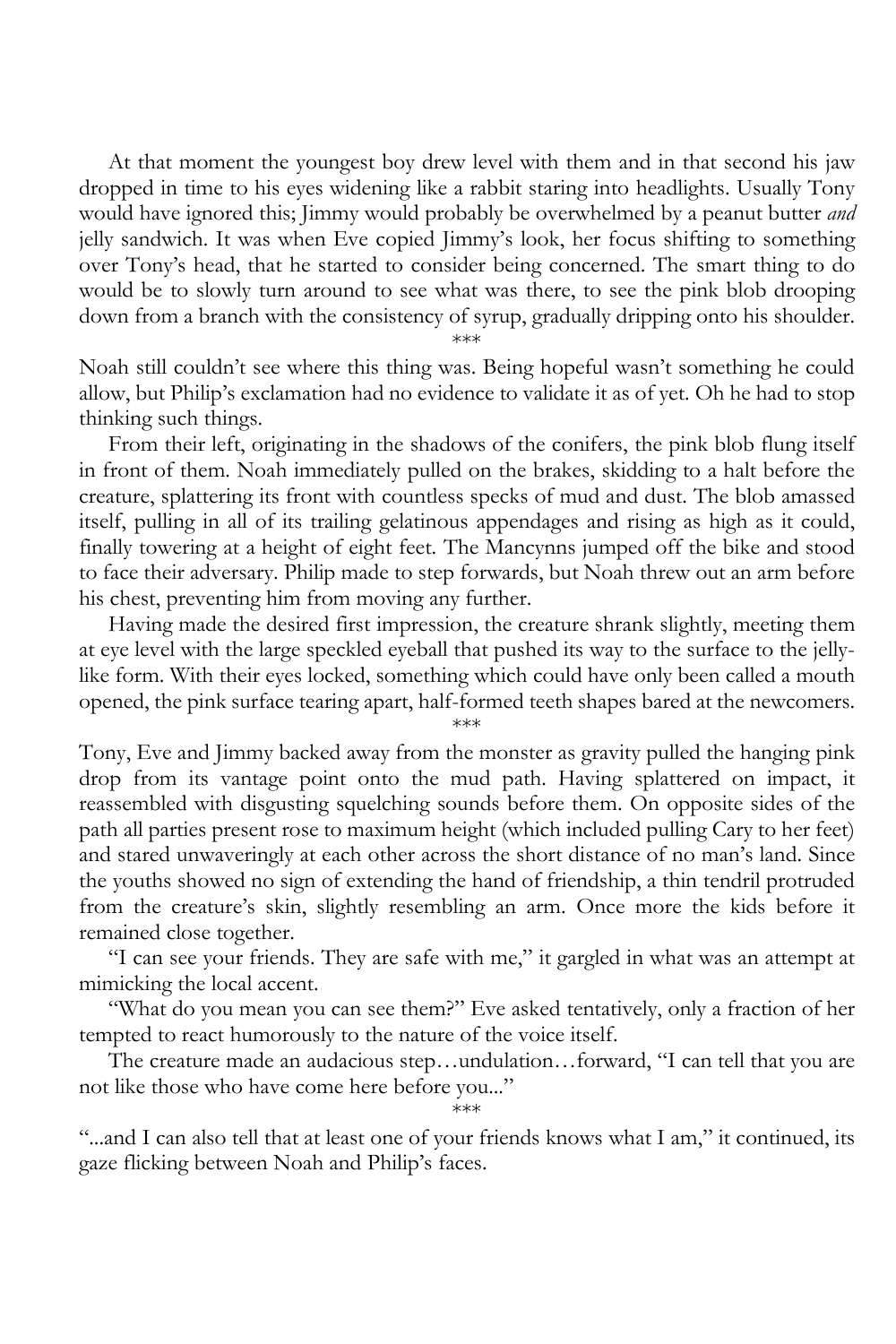"Would you do us the courtesy of not using telepathy?" Noah requested, purposefully kind.

Philip on the other hand couldn't help but gawp at the flecks of mud being absorbed into the rippling form, meaning he had no comment to contribute.

It took no notice of them, "He is hiding what he knows about me from you..."

\*\*\*

"...and yet you still trust the boy."

This was creeping Tony out, especially the inconsistent nature of the creature's form, in conjunction with the squelching sound of the appendage being retracted. It seemed to notice his recoiling and so eyed him shrewdly.

Without moving its gaze it added as an afterthought, "But I sense that he is at least in some way against my old masters, and as I've heard people say: the enemy of my enemy is my friend. Therefore I welcome you openly into my home. All of you."

Once more it offered a sort of hand to the group, even inching forward like a gastropod, one foot pulling it slowly on. Its attempt at a face cracked into a warm smile, one with no hint of a hidden threat, and perhaps it was this apparent innocence that led Jimmy to be the first to step forth and allow himself to be welcomed by it.

With one human on its side, the creature looked expectantly towards the others, before realising, "Another of you is injured. Please, let me help."

\*\*\*

As the Mancynns hopped onto the bike the creature informed them, "I will take you all to the clearing I frequent. There we can all speak properly."

"Lead the way," Noah proffered the path ahead with his arm.

Gladly the creature collapsed its form, tumbling into globules on the floor and reassembled as some four-legged animal which scampered up the path, guiding the bike and its riders to the aforementioned destination.

Their journey was slower than when they had been speeding along the highways, but the pink animal could only move so fast in this form. As they rounded a gentle corner, moving away from South Fork Flathead River, Philip caught sight of another pink blob moving swiftly towards them along a thinner path through the trees, and in its midst, getting ever closer, were their companions. This other pink form was not in the shape of a running animal, more instead that of a slug, or maybe it was a trail of thick liquid. Whichever it was, Tony, Cary, Eve and Jimmy were all waist-deep in the gelatinous mass, bobbing up and down as it wriggled between the trees. None of them looked comfortable.

"Nice of you to join us!" Noah called over to them, revelling in their discomfort.

He only received various looks of annoyance in return, but as the slug-like creature pulled up alongside the other and they merged messily into one larger pink being Noah didn't really care. He continued to drive his stolen bike behind their guide, the only